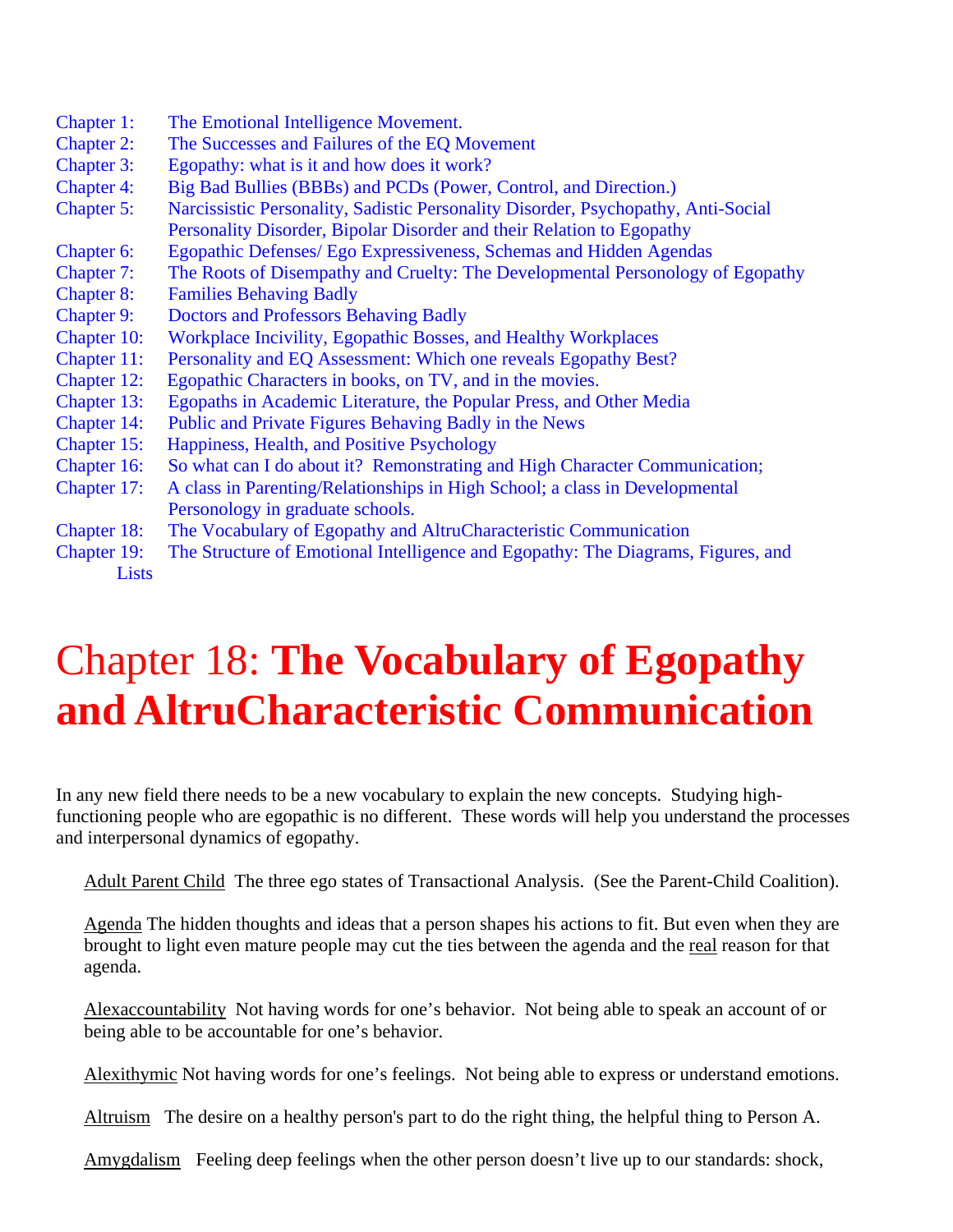dismay, disgust, and anger. Quick to have 'red flag moments' when we are shocked and dismayed at someone's behavior.

Awareness of feelings This ability is most pertinent when it has to do with how you are reacting to someone's behavior (the B person). Are you aware of the underlying feelings? Not just angry or annoyed but also feelings of judgment, betrayal, or perfidy (unrequited trust).

Character: The willingness and ability to pay attention to the rules of interpersonal conduct

Citizenship The willingness to be a member of a community (three to three million) and adhere to the social rules of high emotional and social intelligence.

Congruence Being in touch with and aware of one's true feelings. Might be able to communicate them more effectively than one who is not congruent.

Defensiveness Being quick to protect the self with emotional ego defenses and slow to understand the other.

Defendedness The tendency to have a set of psychosocial defenses in place which direct and create behavior designed to defend the person against perceived and feared actions of others.

Deference The willingness to give to another their due (time, money, respect) and the benefit of the doubt even when it would not be expected as a social rule. (due process).

Disactualization The state or condition of feeling or actually being far behind in the progress of our lives. Maslow/Gold talked about self-actualization as a natural process how we feel anxiety if we are not making that progress. Disactualization captures that emotional operation/dynamic.

Egocentric: Focusing on the self more than the others in the environment.

Egocentricata The acts or series of acts that are inspired by and contaminated by egocentrism, i.e. not caring about others' needs and issues, only one's own.

Egocentrism The tendency to think and behave in ways that honor the personal agenda and maldeveloped needs. Tends, also, to denigrate, minimize, and disregard others' needs and feelings.

Egoism: "self interest as the actual motive of all conscious action." Simply looking out for the self and one's own interests.

Egopath: a person who is suffering from inadequate character development and shows it by being aggressive, cruel, unremorseful, and egocentric.

Egopathy: Hostile behavior arising from an exaggerated sense of self-importance (J.P. Chaplin).

Egopathy: A tendency to find fault, be judgmental, and get aggressive as a self-defensive and ego empowering mechanism which is the result of unresolved, unhealed developmental needs issues (C. S. Wood).

Egopathy Hostile attitudes and actions stemming from an exaggerated sense of self-importance often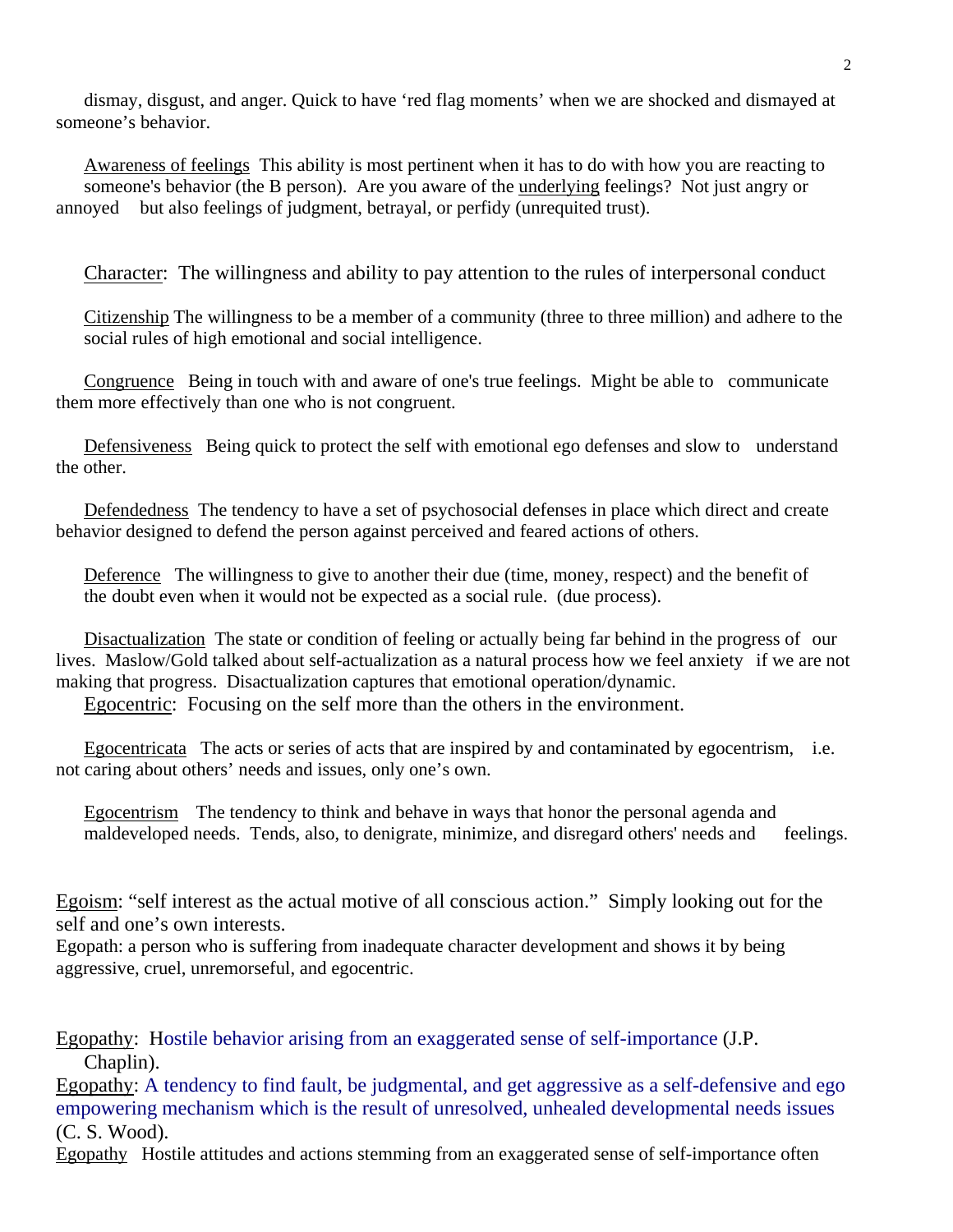manifested by a compulsion to deprecate others. -APA Dictionary of Psychology

Egopathy (from the internet) Hostile behavior due to a psychopathically exaggerated sense of selfimportance. Egopathic patients are characterized by a strong egocentric trend that compels them to deprecate others in their constant aggressive and unconceding attitude.<br>http://wordinfo.info/words/index.php?v=info&a=view\_unit&s=science&page=4&u=2729&spage=4

Egopathy: A general term for the tendency to bolster one's own ego by inappropriate hostility and aggression towards others. The Penguin Dictionary of Psychology by Arthur S. Reber. (1995)  $2<sup>nd</sup>$ . New York: Penguin.

Egopathy Engaging in judgmentalism and moving aggressively against a target with malice and without remorse; often due to exaggerated and misperceived threats to the safety of the self. Usually unaware of the etiological nature of childhood wounds. (C.S. Wood)

**An alternative definition: a person who is suffering from inadequate character development and shows it by being aggressive, cruel, unremorseful, and egocentric.**

Egosaludity: Literally, ego health. (see ego strength for the definition). Ex: *Figuratively, she simply does not have the egosaludity to make that connection.* 

From APA Dictionary Ego ideal

Ego Strength: A complex of capacities to react to events with accurate perception, appropriate emotions, and insightful, rational judgment; all proceeding from a well-integrated personality system. (This system permits autonomous behavior, and at the same time it includes a positive, ethical attitude toward other people.) (from The Psychology of Character Development) This is a very good description of what emotional intelligence should be: the combination of emotional usage and control and ethical, altruistic attitudes and behavior. This also appears to be the opposite of egopathy! (The author) Empathy The tendency and willingness to care about the other's feelings and to put that caring into action.

Emotional Intelligence A cohesive set of constructs that have to do with being in touch with and in control of one's emotions especially when dealing with others during times of stress.

Empowerment The sum total of all the satisfying and strengthening subjectives that a person feels, thinks, and hopes for as the result of relationships or situations in an arena of human interaction.

Gravitasterone Appearing to be mature, strong, charismatic, manly, trustworthy, very impressive in their physical presentation. Usually accompanied by size and depth of voice. "This impressive hunk of man had gravitasterone in spades." (a combination of gravitas and testosterone.) "God seemed to have skipped over my scrawny blind date when it came time to hand out gravitasterone."

Humanity The tendency and the desire to discover the good in each person and resist the tendency to see the bad in a person.

- If / then maldeveloped syllogism. Having causal ideation containing an incorrect or ineffective interpersonal paradigm based on (usually archaic) fallacious "if / then" sequences.
- Judgmentalism (see appendix) The tendency to judge another as deficient or less than and to maximize the offence into a punishable offense based on one's own disintegrity.

judgmental Rejectionism is a complex of behaviors which has to do with one's drive or tendency to judge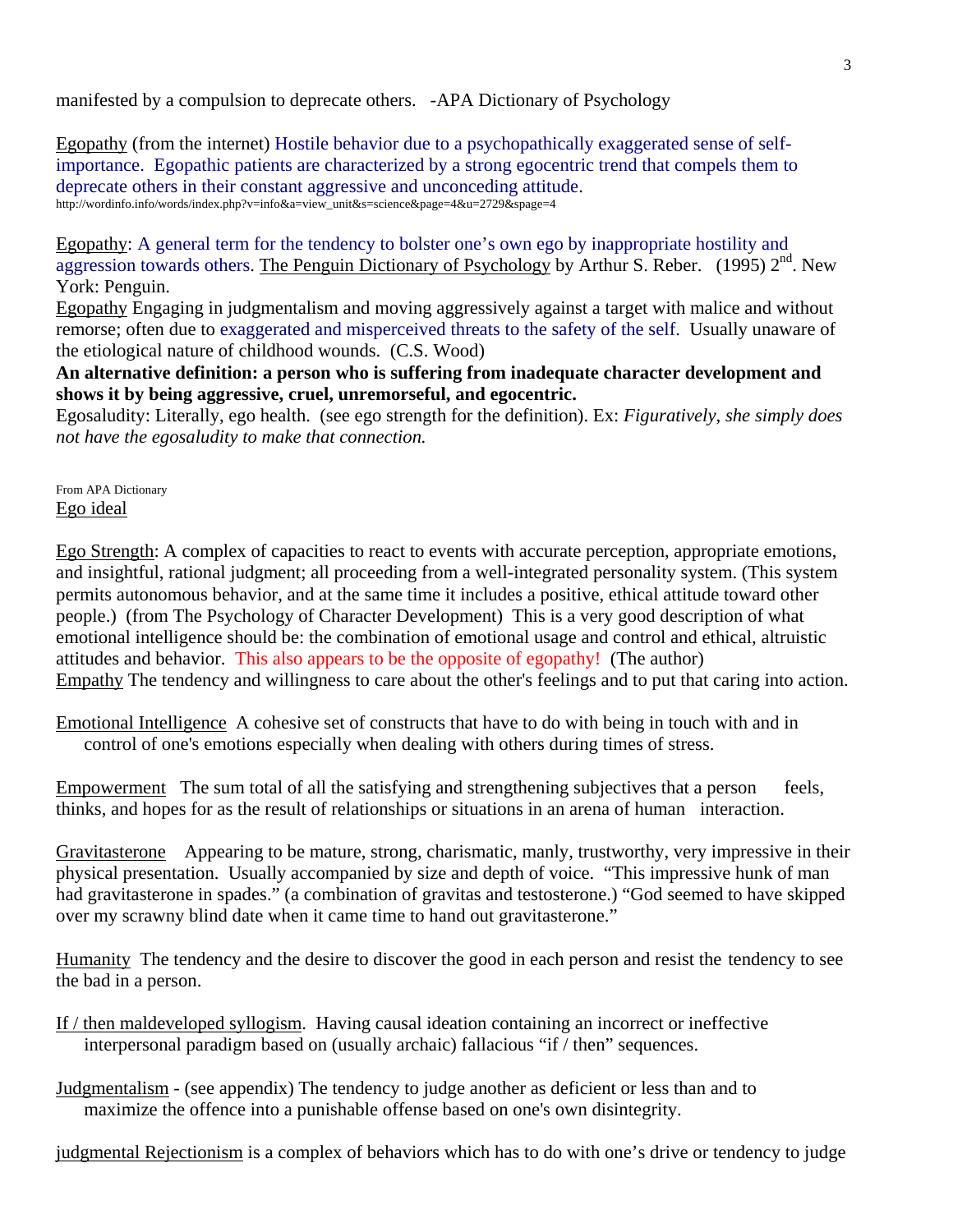another person as unfit for friendship or positive regard and, therefore, deserves expulsion or censure. (The second leg of egopathic behavior).

Lacuna (plur. lacunae) A hole in the soul created by a painful experience so severe that it lingers for years and leaves a pathogenic set of dynamics and personistics.

Loyalty Being willing to give to the other person what they are due, owed, or even expecting.

Maldeveloped Personality A personality in which there is a propensity for behaviors based on unresolved childhood dependency needs and unintegrated woundedness from the past; usually written "maldeveloped needs." "I have stressed the importance for these people of fixation on the cannibalistic level of libido development and regression to it, with concomitant *maldevelopment* and regression of the ego and superego" (p. 86). Soul Murder. Shengold.

Maleficence The act of committing harm or evil. (Webster's).

Maleficent adj. Being harmful or evil. Working or productive of harm or evil. (Webster's)

Malevolent having, showing, or arising from intense often vicious, ill will, spite, or hatred (W's)

Malfeasance Wrongdoing or misconduct esp. by a public official (Webster's)

Magnanimous: showing or suggesting nobility of feeling and generosity of mind (*too sincere for dissimulation, too magnanimous for resentment* -- Ellen Glasgow)

Magnanimity: loftiness of spirit enabling one to bear trouble calmly, to disdain meanness and pettiness, and to display a noble generosity. Again, the opposite of the egopathic attitude of self-centeredness.

Malignification: maligning by magnifying the pathology of someone's behavior and characterizing it as malicious when it is innocent in reality. Engaging in maligning and exaggerating the importance of the behavior of others based on one's own unfinished business from childhood. "The malignification of his behavior was unseen, unexposed, and un-confronted so no one challenged his being fired."

Manipulate What the B person does with Person A. Most pertinent when a one up person uses his or her powers and influences to arrange things to their own advantage.

Minimizing Making one's behavior out to be inconsequential. Usually done in response to A or B doing a remonstration with the other person.

Maximizing Making the other's behavior out to a catastrophe. Usually done by the B Person.

Needsmet The condition of one's level of having gotten his/her needs met in earlier years or the psychological state (PS) the person is in as a result of that level. When referring to someone's childhood, the outcome depends so much on the level of getting one's needs met. We need a noun for that phenomenon.

Neutralize An egopath will try to show you that your way of thinking, needing, or feeling is wrong. Their "prosecuting attorney" will try to *neutralize* your position, agenda, or dream. Why? Because an egopath is always trying to think about and achieve their own self-serving agenda.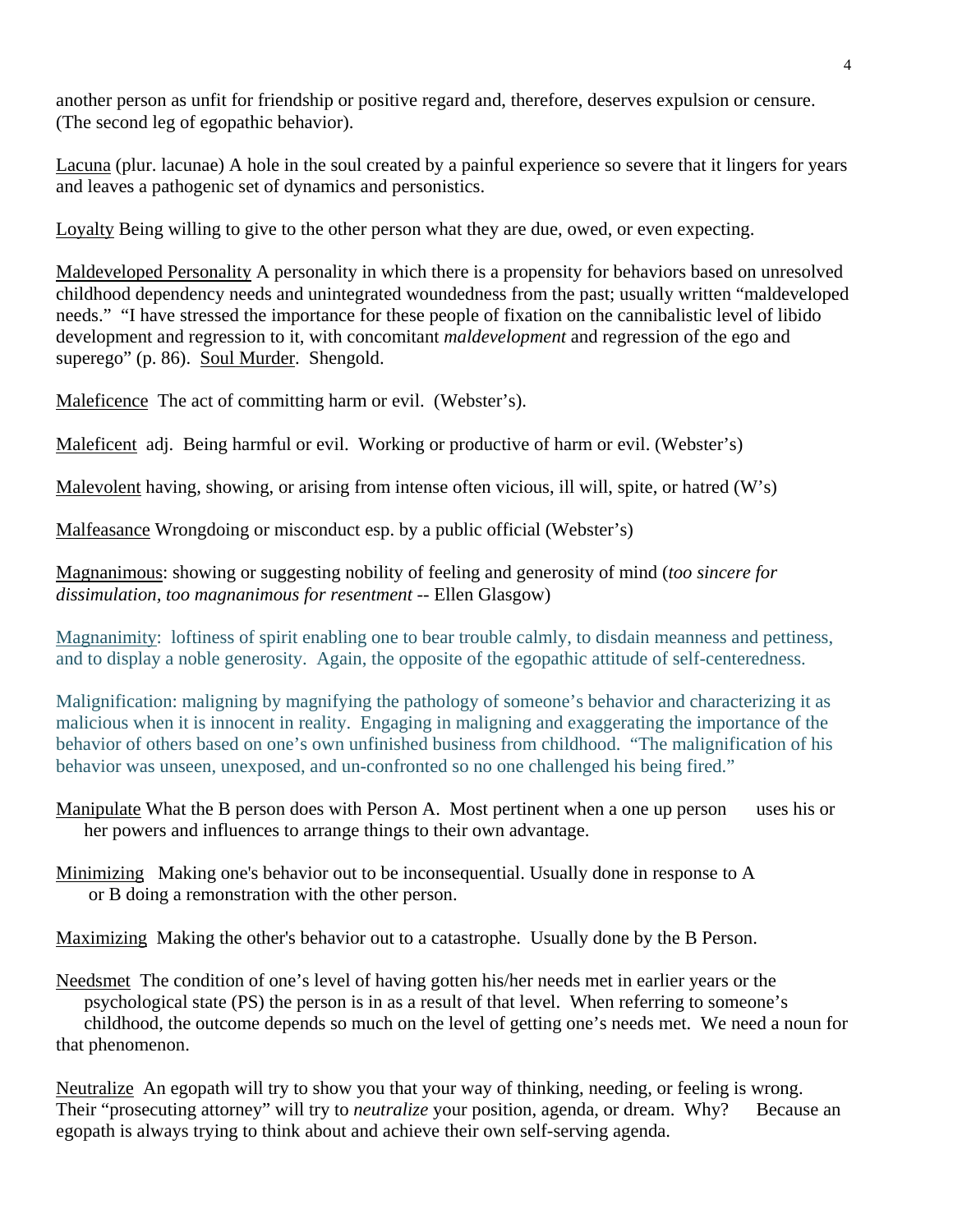- One up person Any person who has the power in a relationship: the parent, the supervisor, the professor, the older, bigger, or more experienced person. Tends to engage in power and control tactics.
- Overreactionism The tendency for old wounds and emotional baggage to build up and then burst forth in a fury of judgmentalism and recrimination as a way of relieving the psychic distention.

Parent-Child Coalition. The Child ego state recruits the Parent to do the talking in a stressful situation.

- Pathologizing The tendency to develop and maintain an attitude that the other's behavior is a sign of a rigid state of mental disturbance (see judgmentalism) (criminalizing, demonizing, .
- Peccadillo: A wrongdoing which seems to us so innocent but can have devastating impact on the target person.
- Personistics: The study of individual personality characteristics, especially those which are ego defensive in nature and help define a personality disorder or syndrome.
- Post-modernism The philosophical paradigm that rejects one-up-manship and expertism and, instead, advocates collaboration and respect for multiple perspectives.

Projective Identification:

PCD stands for power, control, and direction. These words describe a consistent attitude and mental schema default in egopaths. To exert power, to reach for control, and to give direction is an automatic ego expression in many people. (see page xx)

Reciprocity: (Piaget) The child's belief that punishment should be logically related to an offense.

Rejectionism: The consistent and/or toxic mindset that judges another person as undeserving of acceptance into an organization, into a circle, or into simple human respect. Remonstration: To confront someone in a gentle and mature way using Adult-Adult techniques.

- Retributional Rage: The angry emotions and revengeful drive inside a person who has suffered intense and/or chronic acts of rejection, toxic shame, or other insults to the sense of self. The subsequent mental anguish becomes the compulsion to strike back at someone. This rage finds its expression in mass murders and random, unstructured killings (Columbine, Virginia Tech, Mumbai, The Christmas Eve killer: Pardo.)
- Self-system: a) In Sullivan's theory of a dynamism of self-understanding that emerges as a result of interpersonal experience. b) In Bandura's theory, cognitive structures that underlie the perception, evaluation and regulation of behavior. c) In Wood's model, the effect that all developmental experience has on the development of the "selves," e.g., self-esteem, self-confidence. Very similar to Carl Rogers' "phenomenological field".
- Stonewalling The behavior of the B person which is designed to ignore and withdraw from the A person. The B person may feel this is appropriate as a result of a compulsive punitive attitude. (the acceptance that harsh punishment is appropriate). This is often done because the B person has failed to develop *altruistic* ways of responding.